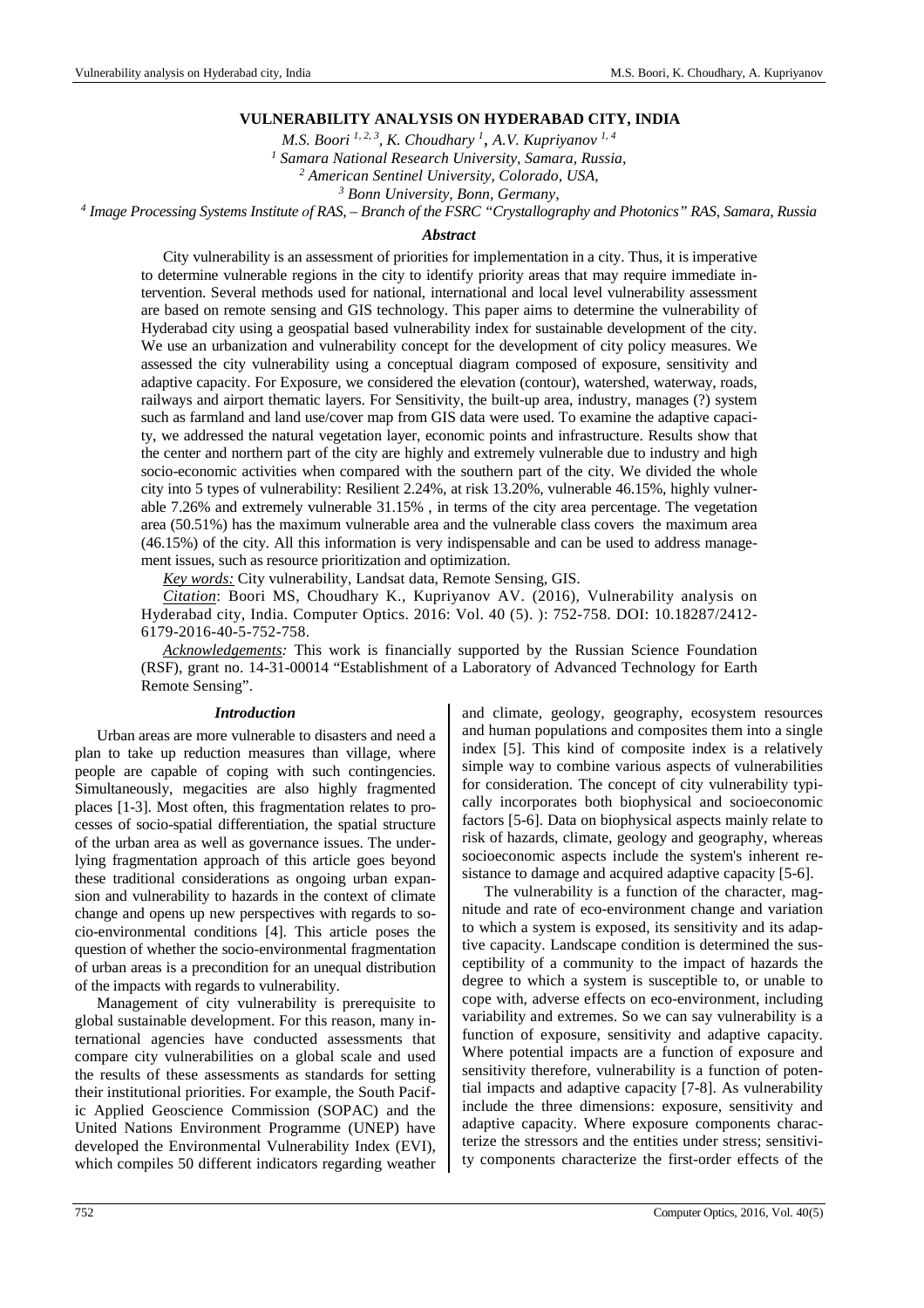stresses; and adaptive capacity components characterize responses to the effects of the stresses (fig. 1).



*Fig. 1. Conceptual framework of city vulnerability.* 

These measures can be quantitative (e.g., precipitation variability, distance to market) or qualitative (e.g., political party affiliation, environmental preservation ethic). Another slightly different view favored by the hazards and disasters research community is that adaptive capacity consists of two subcomponents: coping capacity and resilience. Coping capacity is the ability of people and places to endure the harm and resilience is the ability to bounce back after exposure to the harmful event, even if the people and places suffer considerable harm. In both cases, individuals and communities can take measures to increase their abilities to cope and bounce back; again depending on the physical, social, economic, spiritual and other resources they have or have access to [9].

As we use three terms (exposure, sensitivity and adaptive capacity) inside the city vulnerability. While there is considerable heterogeneity in both the potential impacts of environmental changes and the adaptive capacity to cope with these impacts, this assessment shows that study area in particular will be vulnerable to ecosystem and land use change. Projected economic growth increases adaptive capacity, but is also associated with the most negative potential impacts [10-11]. The potential impacts of more environmentally oriented developments are smaller, indicating an important role for both policy and society in determining eventual residual impacts in the Hyderabad, India.

The ultimate objective of this work is to find a new methodology to assess local vulnerabilities that includes consideration of site-specific characteristics. Another goal is to develop a new tool assessment to aid local policy makers in assessing local conditions and developing appropriate environmental measures based on the results.

### *1. Material and methodology*

# *1.1 Study area*

Hyderabad is the sixth largest city in India and capital of Telangana state in central South India. Hyderabad occupies 650 square kilometers (250 sq mi), along the banks of the Musi River a tributary of Krishna River, it has population of about 6.8 million and metropolitan population of about 7.75 million, making it the sixth most

populous city and sixth most populous urban agglomeration in India. It grew from about one million inhabitants in 1951 to about seven million in 2001. It is characterized by population growth rates of more than 50% during 1981-91 and of 27% during 1991-2001 (GHMC 2010). A Survey by Telangana State Government, 'Samagra kutumba survey' on August 19, 2014, reveals that Hyderabad's population has crossed 12 million. At an average altitude of 542 meters (1,778 ft), much of Hyderabad is situated on hilly terrain around artificial lakes, including Hussain Sagar predating the city's founding north of the city center (fig. 2).



*1.2 Maps processing* 

The images obtained as standard products were geometrically and radiometrically corrected by data providers but, because of the different standards and references used by the various image-supplying agencies all images were georeferenced again at the pre-processing stage. Images from different sensors have different spatial resolutions. In this study we preferred to retain the spatial detail, original pixel size and value of each image. Therefore the images were kept without changing their pixel sizes despite the possible varying accuracy level of classification with the different spatial, spectral and radiometric resolutions. Next at the classification stage a uniform supervised classification was applied on the images. All of the images were classified by creating accurate polygons as training areas for introducing ideal classes for each image separately and by using the maximum likelihood classification method. To create a closer correspondence between the maps produced the classification was done by only considering four main classes: urban built-up area, soil, vegetation and water [12-13].

Post-classification refinement was used to improve the accuracy of the classification. In addition, because the urban surface is heterogeneous with a complex combination of features (buildings, roads, grass, trees, soil, and water), mixed pixels and the salt and-pepper effect were common problems when using medium spa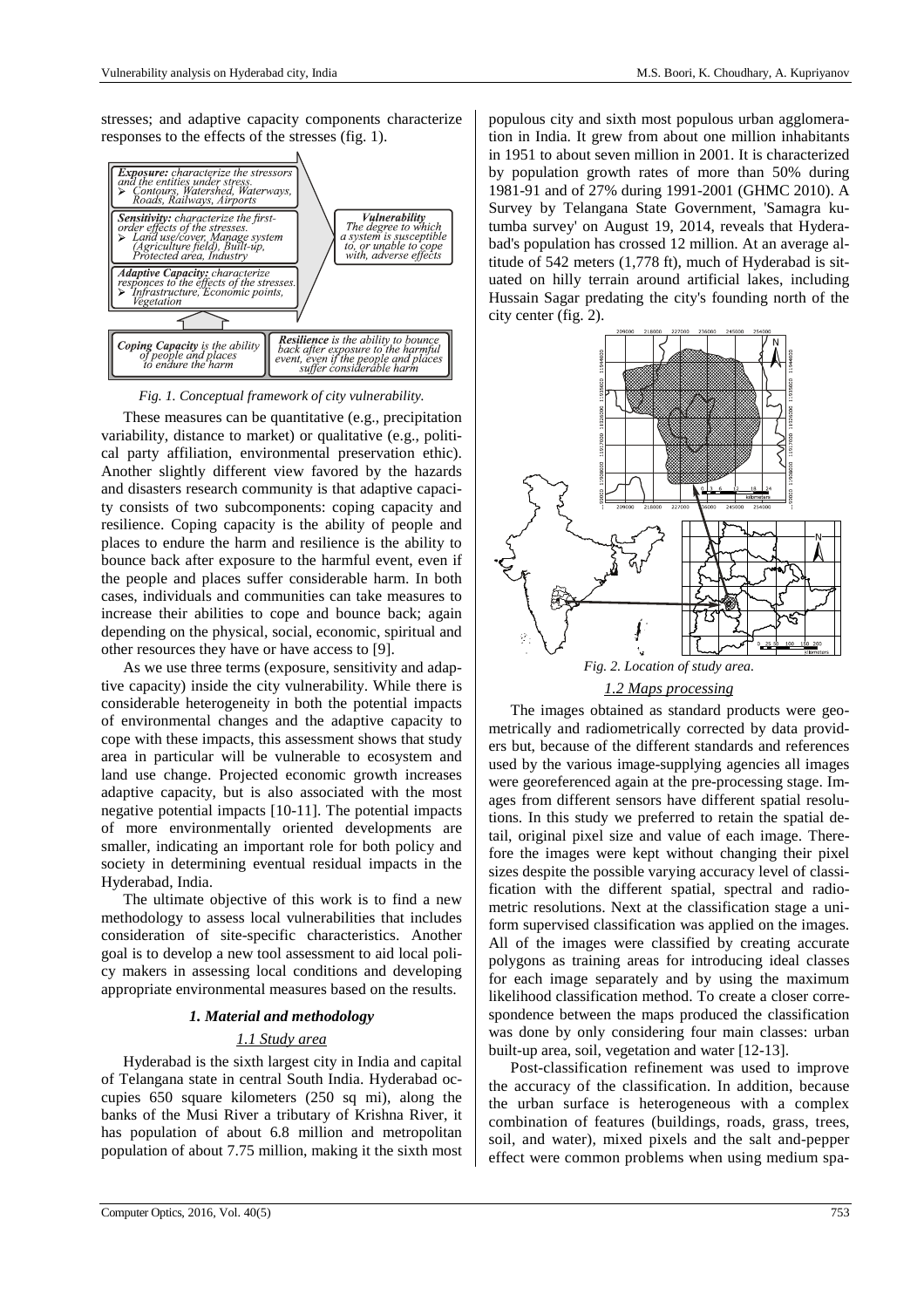tial resolution data, such as Landsat 8 [14-16]. In this step a 3 \* 3 majority filter was applied to all the classified land covers [17].

# *1.3 Procedures to calculate the sensitivity, exposure, and adaptive capacity sub-indexes*

Another basic issue for the evaluation a model is to assign weights to each factor according to its relative effects or importance in an indicator/factor considered in the city vulnerability in a thematic layer. The analytic hierarchy process, a theory dealing with complex technological, economical and socio-political problems ([18], is an appropriate method for deriving the weight assigned to each factor. The dimension index rescales all variables into a range from 1 to 7.

The proxy variables used to quantify the aspects of city vulnerability exposure, sensitivity, and adaptive capacity had various units and needed to be standardized prior to their synthesis. We used a dimension index method adopted from [5] to standardize the proxy variables. The dimension index is a widely used rescaling method to standardize data; it is based on the range of data, independent of standard deviation [17, 5, 18, 19, 20]. We propose that the data should be transformed to their natural logarithms  $LN(X)$ . This renders the transformed data normally distributed and provides a better spread among whole study region [5]. The  $LN(X)$  transformed data were plotted as a frequency distribution within 7 categories. We designated the vulnerability index score from 1 to 7 [5-6]. The application of subjective weights on the one hand gives us some indication of how the relative importance of different factors might vary with context and can also tell us how sensitive city vulnerability ratings are to perceptions of vulnerability in the expert community in Hyderabad, India [4].

For Exposure we consider elevation (contour), watershed, waterway, roads, railways and airport thematic layers. For sensitivity built-up areas, industry, manage system such as farmland and land use/cover map were used. To examine adaptive capacity, we addressed natural vegetation layer, economic points and infrastructure. After standardized the factors, subsequently the component value (Exposure, sensitivity and adaptive capacity) was obtained according to following formula:

$$
Component value = \frac{Factor_1 + Factor_2 + ... + Factor_n}{n}
$$

Where *n* is the number of factors for a particular component (Exposure, sensitivity and adaptive capacity).

After weight of each factor and calculation of Exposure, sensitivity and adaptive capacity, the city vulnerability index was calculated using the following equation.

$$
City \text{ }vunderability =
$$

 $=$  *Expoure*  $_{value}$  + *Sensitivity*  $_{value}$  – *Adaptive capacity*  $_{value}$ .

Note: that a negative sign is used for adaptive capacity because adaptive capacity reduces the overall city vulnerability.

#### *Results*

First, we use supervised classification method in ArcGIS software and generate land use/cover maps. After classification we used city vulnerability formula in ArcGIS software and derive vulnerability for Hyderabad city. Vulnerability results show that, center and north part of the city is most vulnerable and need immediate attention. South parts of city are less vulnerable and have less human interference. All scales given to 14 indicators were mapped and overlaid to produce the vulnerability map of Hyderabad city (fig. 3).



*Fig. 3. Vulnerability map of Hyderabad city.* 

This map generated varying scales ranging from -1.77 to 5.73. The distribution of scales in the vulnerability map excluded the Hyderabad; hence a total area of about  $1441.15$  km<sup>2</sup> was derived. It was found that around  $46.15\%$  or  $665.05 \text{ km}^2$  of the area has a scale of vulnerable (fig. 4).



*Fig. 4. Vulnerability graph of Hyderabad city*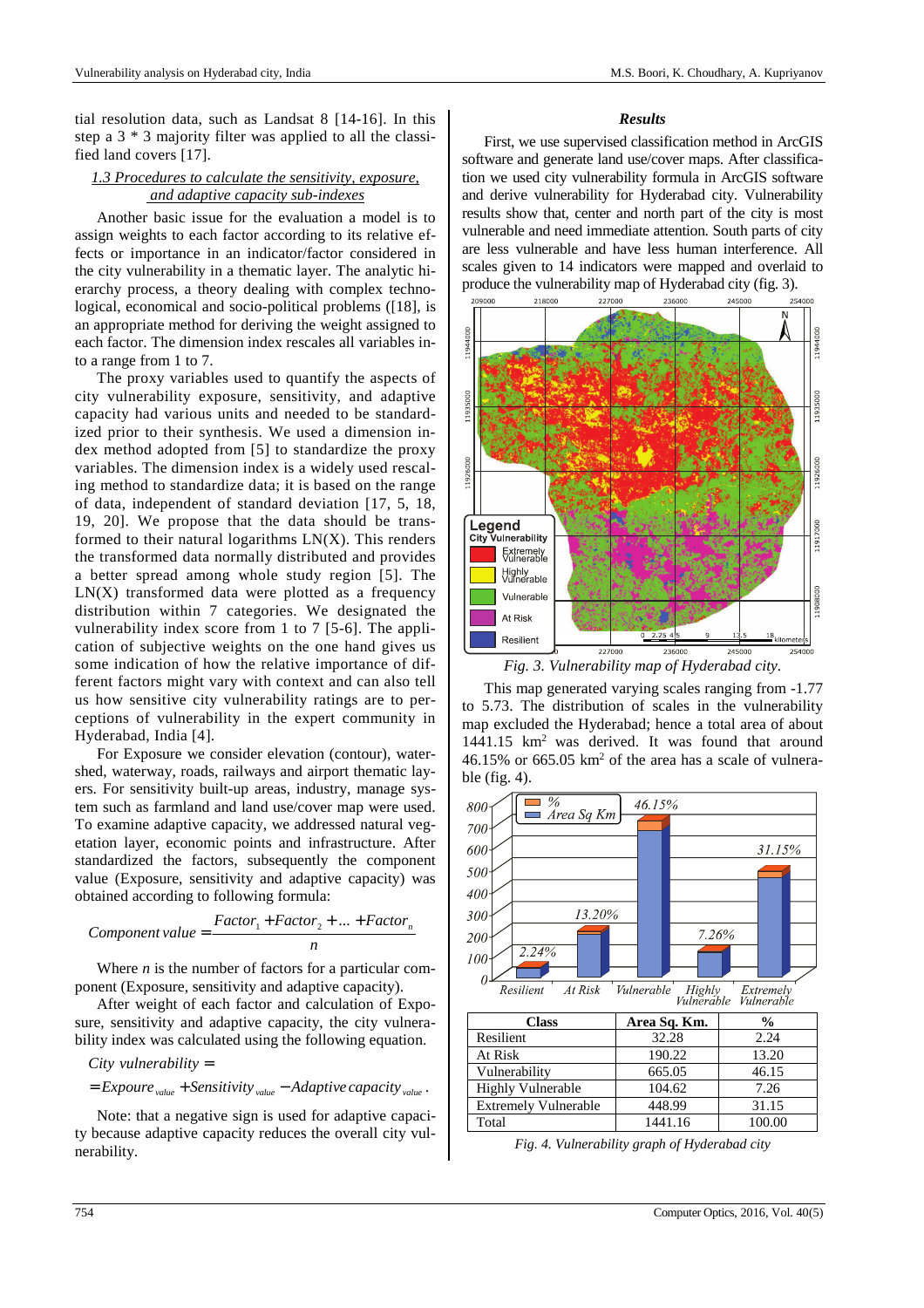These areas are mainly located other than central part of the city, mostly outside of the city (fig. 3). On the other hand, there are  $31.15\%$  or  $448.99$  km<sup>2</sup> area is in extreme vulnerable due to high socio-economic activities, highly dense population, lack of infra-structure and high industry. Resilient and at risk area is 2.24% and 13.20% of the total area respectively. This area is in very upper and southern part of the city. Resilient and at risk class have maximum open field and less socio-economic activities. High vulnerability area is  $7.26\%$  or  $104.62 \text{ km}^2$  of the city. It is inbetween extreme vulnerability class (fig. 3). This implies that interventions, such as landscape rehabilitation and vegetation protection, must be considered by the management to abate adverse impacts of future hazards.

Vulnerability map showing the low to high priority levels (fig. 3). Based on the results, high priority areas have  $38.41\%$  accounting to about  $553.61 \text{ km}^2$  (fig 3). Medium lave vulnerable area is  $665.05 \text{ km}^2$  or 46.15%, which is the highest area of the total study area. Low to very low priority areas, on the city, have only a total of 15.44% or 222.50 km<sup>2</sup> . Most of these low to very low levels are situated outside of the city. Areas with very low levels indicate that these areas are the least priority in terms of restoration efforts because of its intact vegetation cover and high resilience. Moreover, this level signifies that the area has higher capacity to sustain itself against future environmental hazards and there is minimal risk that such hazards are likely to occur in the area. However, areas with very high levels are considered to have unacceptable levels of risk to some extent

which may also lead to the degradation of ecological services if not properly addressed with appropriate actions. Landscape restoration endeavors (e.g. reforestation, implementation of mitigation measures, etc.) are likely to be applied in these areas.

Based on the overall assessment, Hyderabad city is vulnerable as at risk level. The most resilient indicators identified are land use change, human development and erosion potential. Meanwhile, the most vulnerable indicators observed are maximum industry, elevation, threatened species and road density. The assessment on the various components of vulnerability revealed that exposure component has the highest scale (5.16), while the lowest scale observed is the adaptive component (4.33). This means that one of the major problems in city lies in its external factors such as climate variability as well as its topography. This is followed by its demographic-related problems that capture the impacts of high population density and high annual growth rate in the area. In terms of the sensitivity aspects the highest vulnerability scale is 4.40.

In vulnerability, vegetation class is the highest vulnerable class  $(50.51\%)$ . It's come in vulnerable  $(597.85 \text{ km}^2)$  and highly vulnerable (86.17 km<sup>2</sup>) category. Open soil area is second most vulnerable area (32.18%). It is present in extreme vulnerable  $273.22 \text{ km}^2 (60.85\%)$  and  $160.84 \text{ km}^2$ (84.56%) in at risk category (table. 1). Built-up has third most vulnerable class and it's have extreme and vulnerable category with  $220.94 \text{ km}^2$  (15.33%) area. Water class is the lowest vulnerable and present in all categories (fig. 5).

| Class      | <b>Resilient</b> |               | <b>At Risk</b> |               | Vulnerable |               | <b>High Vulnerable</b> |               | <b>Extreme Vulnerable</b> |               |
|------------|------------------|---------------|----------------|---------------|------------|---------------|------------------------|---------------|---------------------------|---------------|
|            | Area             | $\frac{6}{9}$ | Area           | $\frac{6}{9}$ | Area       | $\frac{6}{9}$ | Area                   | $\frac{6}{9}$ | Area                      | $\frac{6}{9}$ |
| Built-up   | 0.56             | 1.74          | 0.40           | 0.21          | 57.43      | 8.64          | 0.27                   | 0.26          | 162.26                    | 36.14         |
| Soil       | 20.61            | 63.87         | 160.84         | 84.56         | 6.92       | .04           | 2.15                   | 2.06          | 273.22                    | 60.85         |
| Vegetation | 2.09             | 6.48          | 28.75          | 15.11         | 597.85     | 89.90         | 86.17                  | 82.37         | 12.98                     | 2.89          |
| Water      | 9.01             | 27.92         | 0.22           | 0.12          | 2.82       | 0.42          | 16.02                  | 15.31         | 0.52                      | 0.12          |
| Total      | 32.27            | 00.00         | 190.21         | 100.00        | 665.02     | 100.00        | 104.61                 | 100.00        | 448.98                    | 100.00        |



*Table 1 Vulnerability categories in land cover classes* 

for sustainable development in Hyderabad. Centre and north part of city has higher damage situation due to industry, high population density, lack of general amenities or facilities and degradation of water quality. Slum population is also high with low income groups and all these things indicate high level of Exposure and sensitivity. To reduce the vulnerability, city has low adaptive capacity for these potential impacts. So government need to give subsides and financial support to build infrastructure. As adaptive capacity is very low in this city so police maker should focus on natural resource management. Natural resources such as swamps, grassland and mangroves are environmentally important ecosystems because they serve as a buffer against natural disasters, including self-purification [21]. If policies regarding nature protection and restoration are implemented, sensitivity to exposure can be reduced. As south part is less vulnerable and have more adaptive capacity to reduce vulnerability. This part is mainly Exposure due to artificial resource management such as vari-

Remote sensing and GIS is a useful tool for such study. This study is helpful for governmental policies

*Fig. 5. Land cover classes vulnerability in Hyderabad*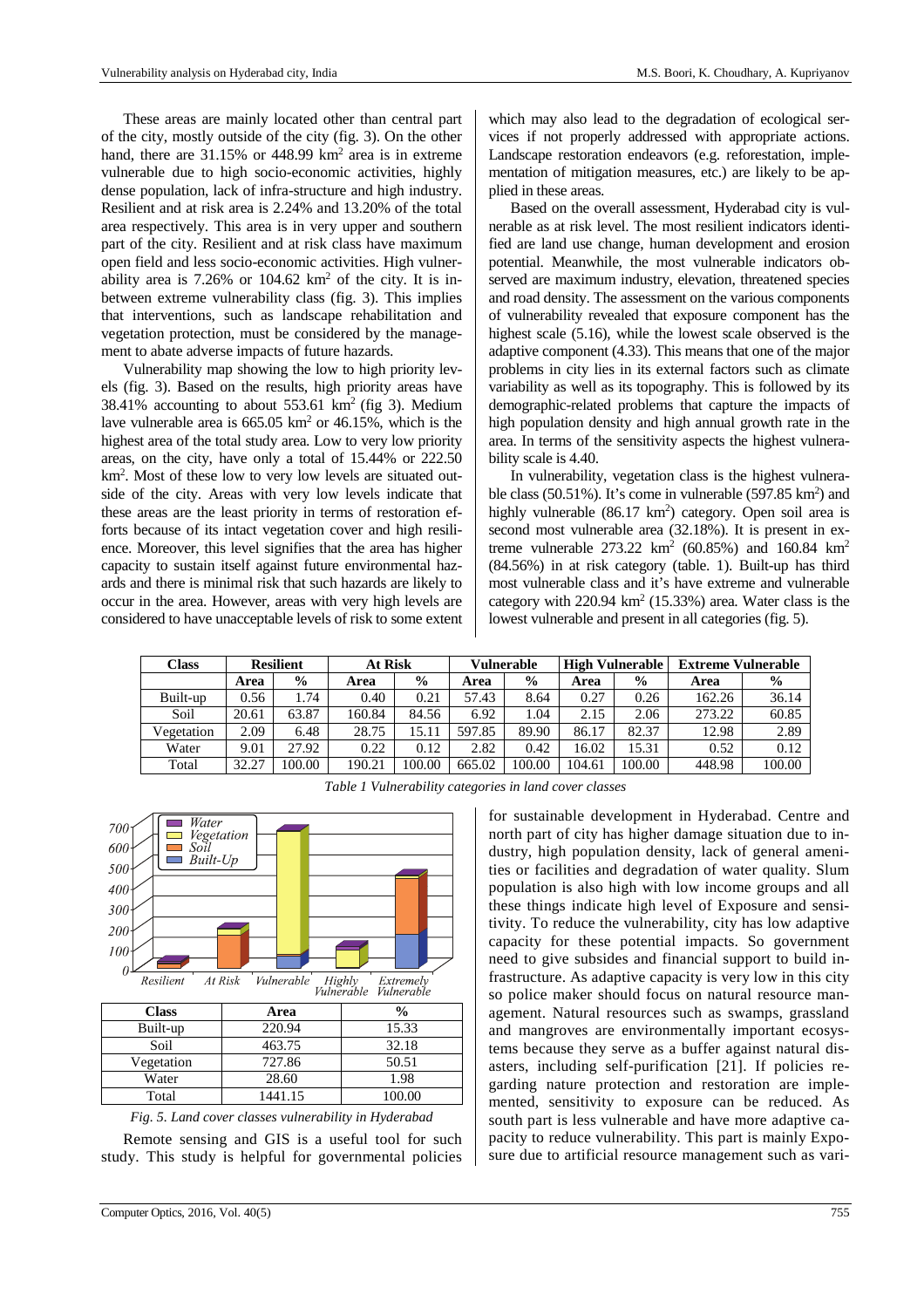ous pollution controls. So implementation of pollution control, develop the infrastructure such as water treatment plants is a good approach. Shifting the high population density could be a good approach in the whole city to reduce the vulnerability.

## *Discussion*

City vulnerability and socio-economic aspects offers a new perspective on vulnerabilities at city level. It is also innovative as it uses a different set of variables, combining social, economic, morphological and environmental dimensions in order to determine the urban structure according to socio-environmental conditions, rather than working with the traditional socio-economic variables alone. This approach allows for more wide-ranging considerations, more closely related to climate change related vulnerabilities, going beyond poverty, age and gender as the most commonly used measurements of vulnerability. Furthermore, it is sought to delve into how local adaptation options can be defined, agreed upon and implemented. So far, no practical application has been implemented but it is argued that in-depth information on exposed hotspot areas based on fragmentation patterns and existing susceptibility and coping capacities can be utilized to reduce vulnerability to climate change related hazards through the development of context-specific adaptive responses. Based on the results achieved, it is possible to determine whether adaptation should occur in either an anticipatory manner (prior to a perceived risk) or in a reactive fashion (after a specific change or event has occurred). This aspect also supports the research decision that was made to consider coping capacity and adaptive capacity separately from each other in order to determine both short and long-term perspectives regarding local climate change adaptation and planning. Therefore, this research offers one possible approach in order to provide a feasible database in support of local coping and adaptive capacities regarding hazards.

The most frequent disturbance vectors identified for the Hyderabad city are anthropogenic, such as urban development, disposal of solid waste, sewage pollution and extensive alterations of the local hydrological regime. Although quantitative information on changes in forest structure, productivity and resource availability is still scant, the survey provided strong evidence that frequent and intense man-made impacts are the main causes of overall vulnerability. Contrary to what happens in tropical areas [22-23], natural physical disturbances, such as strong tempests and hurricanes, are rare and may play a minor role on structuring local stands or affecting their vulnerability. Vulnerability indexes are commonly applied in the social sciences, but the usage of empirical indexes to assess the current conditions and trends of socioecological systems is still a novel approach. Practical and operational indicators of vulnerability are strongly needed [24].

## *Conclusions*

The remote sensing and GIS approach is initiated to provide an avenue to assess the vulnerability. This research has shown interesting results that can be used for other cities sustainable development. City vulnerability integrated exposure and sensitivity with adaptive capacity, which included considerations of both biophysical and socioeconomic aspects. Contextualization, which is defined as the ability "to adjust indicator and index to the specific socioeconomic context, they are applied to and to the function", is an important issue when assessing local environmental vulnerability [25]. This research work considers local condition of Hyderabad city such as land use/cover information from GIS to assign different weight factors for each component for vulnerability. So vulnerability application of future management plans focused on the varying sensitivity, exposure and adaptive capacity of the local city stands becomes necessary. This empirical index of vulnerability can also be used as a multiple management tool through the exploration of its sub-indexes or components. Such management strategies could enhance ecosystem resilience to both anthropogenic and natural stressors expected in future in Hyderabad, India.

#### *References*

- [1] Chadchan J., Shankar R. An analysis of urban growth trends in the post-economic reforms period in India. Int. J. Sustainable Built Environ. 2012; 1, 36–49.
- [2] Boori M.S., Vozenilek V., Choudhary K. Land use/cover disturbances due to tourism in Jeseniky Mountain, Czech Republic: A remote sensing and GIS based approach. The Egyptian Journal of Remote Sensing and Space Sciences, 2015a; 17(3):01–10. DOI:10.1016/j.ejrs.2014.12.002
- [3] El Bastawesy M. Hydrological Scenarios of the Renaissance Dam in Ethiopia and Its Hydro-Environmental Impact on the Nile Downstream. J. Hydro. Engin., 2014 http://dx.doi.org/10.1061/(ASCE)HE.1943-5584.0001112
- [4] Boori M.S., Vozenilek V., Choudhary K. Exposure intensity, vulnerability index and landscape change assessment in Olomouc, Czech Republic, ISPRS: Int. Arch. Photogramm. Remote Sens. Spatial Inf. Sci.. 2015b; Vol. XL-7/W3: 771 – 776, DOI:10.5194/isprsannals-II-8-77-2014
- [5] Kraly, U., Pratt, C., & Mitchell, J. The Demonstration Environmental Vulnerability Index (EVI) 2004. South Pacific Applied Geoscience Commission (SOPAC). SOPAC Technical Report 384
- [6] Adger, W.N. Vulnerability. Glob. Environ. Change. 2006; 16 (3), 268-281.
- [7] Boori M.S., Vozenilek V. Land-cover disturbances due to tourism in Jeseniky mountain region: A remote sensing and GIS based approach. SPIE Remote Sensing. 2014; Vol. 9245, 92450T: 01-11. DOI:10.1117/12.2065112
- [8] Metzger, M.J.; Leemans, R.; Schroter, D. A multidisciplinary multi-scale framework for assessing vulnerability to global change. International journal of applied earth observation and geo-information. 2005; 7 - 253-267.
- Boori M.S., Choudhary K., Kupriyanoy A., Kovelskiy V. Four decades urban growth and land use change in Samara Russia through remote sensing and GIS techniques. Proc. SPIE: Remote Sensing and Image Formation. 9817. 2015; pp. 01-07, DOI: 10.1117/12.2227992
- [10] Schroter, D.; Cramer, W.; Leemans, R.; Prentice, I.C.; Arau´jo, M.B.; Arnell, N.W.; Bondeau, A.; Bugmann, H.; Carter, T.R.; Garcia, C.A.; Leinert, A.C., Erhard, M.; Ewert, F.; Glendining, M.; House, J.I.; Kankaanpa¨a¨ S.; Klein,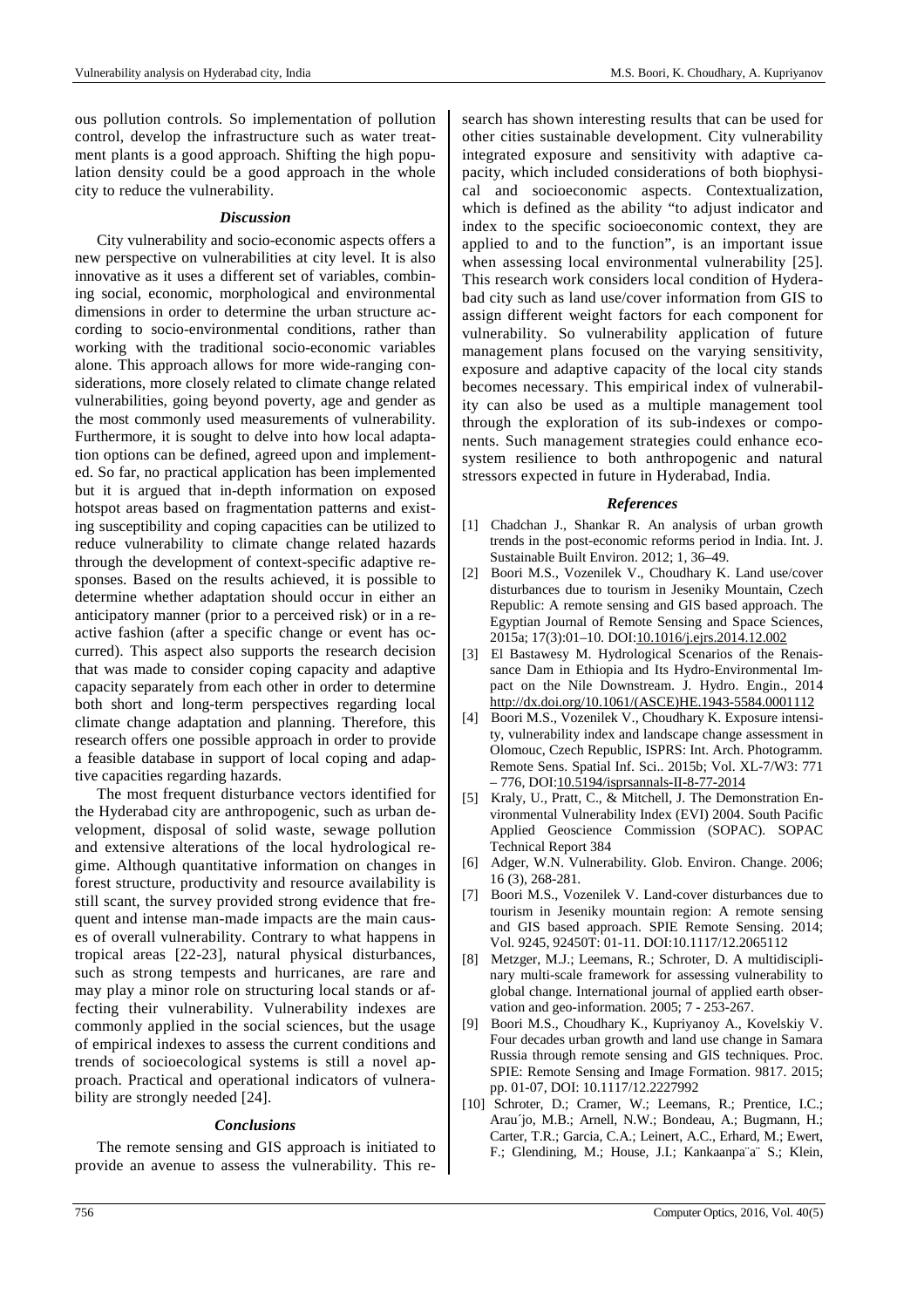R.J.T.; Lavorel, S.; Lindner, M.; Metzger, M.J.; Meyer, J.; Mitchell, T.D.; Reginster, I.; Rounsevell, M.; Sabate, S.; Sitch, S.; Smith, B.; Smith, J.; Smith, P.; Sykes, M.T.; Thonicke, K.; Thuiller, W.; Tuck, G.; Zaehle, S.; Zierl, B. Ecosystem Service Supply and Human Vulnerability to Global Changein Europe. Science, 2005a; 310, 1333–1337.

- [11] Boori M.S., Kuznetsov A. V., Choudhary K., Kupriyanoy A. Satellite image analysis to evaluate the urban growth and land use changes in the city of Samara from 1975 to 2015. Computer Optics, 2015d; 39(5): 818-822, DOI: 10.18287/0134-2452-2015-39-5-818-822
- [12] Altieri L., Cocchi D., Giovanna P., Scott M., Ventrucci M. Urban sprawl scatterplots for Urban Morphological Zones data. Ecol. Indic. 2014; 36, 315–323.
- [13] Boori M.S., Netzband M., Vozenilek V., Choudhary K., Urban growth in last three decades in Kuala Lumpur, Malaysia IEEE: Urban Remote Sensing Event (JURSE), 2015 Joint, 2015e; pp. 01–04, DOI:10.1109/JURSE.2015.7120536
- [14] Lu, Q., & Weng, D. Urban classification using full spectral information of Landsat ETM imagery in Marion County, Indiana. Photogrammetric Engineering & Remote Sensing, 2005; 71(11), 1275–1284
- [15] Boori M.S., Choudhary K., Kupriyanoy A., Kovelskiy V., Urbanization data of Samara City, Russia. Data in Brief. 2016; 6, 885-889, DOI:10.1007/978-3-319-11463-7-2
- [16] Thinh, N.X., Arlt, G., Heber, B., Hennersdorf, J., Lehmann, I. Pin-pointing sustainable urban land use structures with the aid of GIS and cluster analysis. Sustainability in the information society  $15<sup>th</sup>$  symposium informatics for environmental protection, metropolis verlag marburg, 2013; pp 559-567.
- [17] Lillesand, T. M., & Kiefer, R. W. Remote sensing and image interpretation. New York: John Wiley and Sons. 1999
- [18] UNDP. Adaptation Policy Frameworks for Climate Change: Developing Strategies, Policies, and Measures. Cambridge University Press, USA. 2005
- [19] Yoo, G., Kim, I. Development and Application of a Climate Change Vulnerability Index. Korea Environment Institute. 2008
- [20] Asare-Marfo, D., Birol, E., Gonzalez, C., Moursi, M., Perez, S., Schwarz, J., Zeller, M. Prioritizing Countries for Biofortification Interventions Using Countrylevel Data. International Food Policy Research Institute (IFPRI). 2013
- [21] Zhang, K., Simard, M., Ross, M., Rivera-Monroy, V., Houle, P., Ruiz, P., Twilley, R., Whelan, K. Airborne laser scanning quantification of disturbances from hurricanes and lightning strikes to mangrove forests in Everglades National Park, USA. Sensors 2008; 8 (4), 2262-2292.
- [22] Calderon-Aguilera, L., Rivera-Monroy, V., Porter-Bolland, L., Martínez-Yrízar, A., Ladah, L., Martínez-Ramos, M., Alcocer, J., Santiago-P\_erez, A., Hernandez-Arana, H., Reyes-G\_omez, V., P\_erez-Salicrup, D., Díaz-Nu~nez, V., Sosa-Ramírez, J., Herrera-Silveira, J., Búrquez, A. An assessment of natural and human disturbance effects on Mexican ecosystems: current trends and research gaps. Biodivers. Conserv. 2012; 21, 589-617.
- [23] Li Xin-Hu, Liu Ji-Lai, Gibson V., Zhu Y.G. Urban sustainability and human health in China, East Asia and Southeast Asia. Environ. Sustainability 2012; 4, 436–442.
- [24] Xinliang X., Min X. Quantifying spatiotemporal patterns of urban expansion in China using remote sensing data. Cities 2013; 35, 104–113
- [25] Birkmann, J. Risk and vulnerability indicators at different scales: applicability, usefulness and policy implications. Environ. Hazards 2007; 7, 20-31.

## *Authors' information*

**Prof. Dr. Mukesh Singh Boori** (b. 1980) is Senior Scientist in Samara National Research University Russia (03/2015–Present, funded by Russian Federation), Visiting Professor JKLU University, India (10/2016-11/2016), Visiting Senior Scientist at University of Bonn, Germany (05/2016–07/2016), Visiting Scientist/Professor at Hokkaido University Japan (12/2015–02/2016) and Adjunct Professor in American Sentinel University Colorado USA (07/2015– Present). He was involved in European Union Project as well as Visiting Assistant Professor in Palacky University Olomouc, Czech Republic (04/2013–06/2015), Ruhr University Bochum Germany (09/2014–12/2014) and University of Leicester, UK (Honorary Fellow 2014) funded by European Union; at the same time he was Assistant Professor in JECRC University India (01/2013–06/2015). He was Scientist in Satellite Climate Studies Branch (NOAA/NASA) selected by National Research Council (NRC) Central Govt. of USA Washington DC. During that time he completed his Postdoc from University of Maryland USA (10/2012). He has done PhD (*EIA & Management of Natural Resources*) from Federal University – RN (UFRN) Natal –RN Brazil (08/2011) funded by Brazil–Italy Govt. fellowship. He has done Predoc (*Earth & Environmental Science*) from Katholieke University Leuven Belgium (08/2008) selected by Ministry of Human Resource Development (MHRD) New Delhi India and funded by Govt. of Belgium. He has done MSc (*Remote sensing & GIS*) from MDS University Ajmer (2004) and BSc (*Bio-group*) from University of Rajasthan Jaipur India (2002). In early career he was scientist in JSAC/ISRO (2006-2007) and before that Lecturer (PG) at MDS University Ajmer (2005-2007Sessions). He received international awards/fellowships from UK, USA, Brazil, Italy, Indonesia, Belgium, Czech Republic, Germany, Russia, China, Japan and India. He known Six Language and visit four Continents for Awards, Meetings, Trainings, Field Trips, Seminars and Conferences. He is an active Organizing Committee Member in Earth & Space Science Conferences, Co-Chaired a session and gave Conference Opening Ceremony Speech as Reynold Speaker (08/2012) at Chicago USA. He is editor and member of more than 10 International Scientific Societies/Journals/Committees related to Earth & Space Science; which include organize conferences. His prime research interest is "EIA and Management of Natural Resources through Remote Sensing & GIS Technology". He has more than 80 Peer-reviewed International Publications including Books as a first author on Vulnerability, Risk Assessment and Climate Change. E-mail: *msboori@gmail.com* .

**Komal Choudhary** has completed her Bachelor's and Master's degrees in Geography from the University of Rajasthan, India in 2003 and 2005, respectively. She also completed Bachelor's degree of Education in 2007 from the University of Rajasthan, India. She has more than 15 international publications including Books on Vulnerability, Risk Assessment and Climate Change. Her prime research interest is "Sustainable Development Studies through